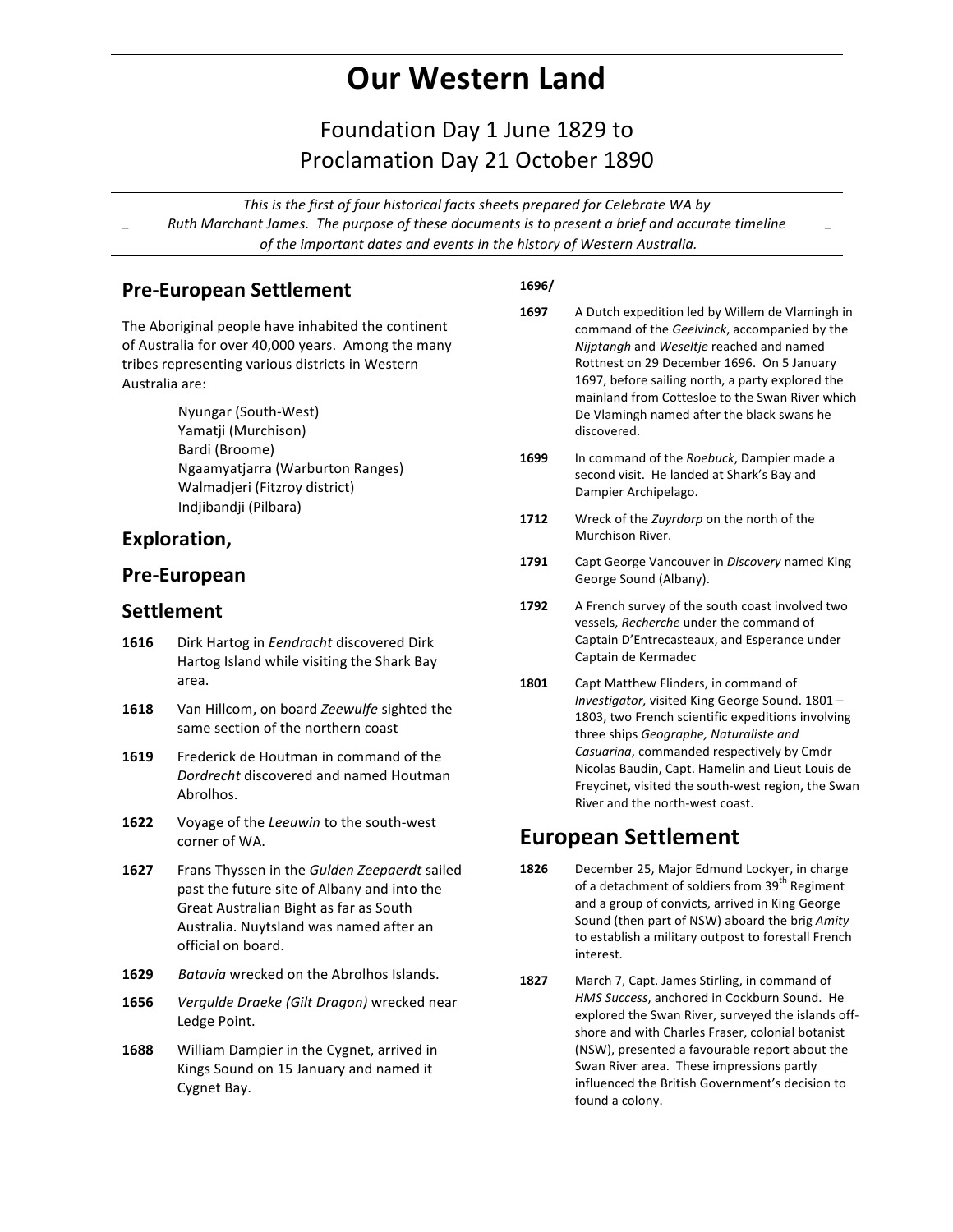## Our Western Land Foundation Day 1 June 1829 - Proclamation Day 21 October 1890

1829 April 25, Capt Charles Howe Fremantle, in command of *HMS Challenger*, arrived off Rottnest Island.

> April 28, *Challenger* anchored in Cockburn Sound in the lee of Garden Island,

May 2, Capt. Fremantle took formal possession of the whole of the western coast of New Holland in the name of King George IV. He explored part of the Swan River, and then proceeded two miles up the Canning River in search of a fresh water spring.

May 4, to prepare for the arrival of Capt. James Stirling and the first settlers, Capt. Fremantle selected a mainland camp on the south side of the river at Bathers Bay.

June 1, officers from the *Challenger* reported sighting the *Parmelia* off Rottnest. Although they never stepped ashore, the colonists had their first view of the mainland, and Foundation Day has since been recognised on that date.

June 2 Fremantle sent a message to warn the Parmelia's master that the passage into Cockburn Sound was not safe. An over confident Capt. Stirling, however, ignored the advice and attempted to make an entry. For 18 hours the Parmelia floundered and was in danger of being wrecked. To lighten the vessel 28 men, women and children were taken to Carnac Island. Left in the care of J. Morgan colonial storekeeper, they remained there for 5 days in wintry conditions, with only 1 mug, 1 knife, salted beef and a limited supply of water.

June 3, in the early hours of the morning Mrs Stirling and the officials' wives are transferred from the *Parmelia* to the *Challenger* in Cockburn sound.

June 8, the *HMS Sulphur* arrived with Capt. Dance in command to form a temporary settlement on Garden Island. On board were Capt. Frederick Irwin and a detachment of the 63<sup>rd</sup> Regiment. Fremantle's crew and Irwin's soldiers cleared land, erected huts and tents, and cut a road to the top of the hill near Cliff Head. Settlers and livestock were taken ashore, rough fences were built and gardens formed. Known as Buache, the island was renamed Garden Island.

June 17, the weather had improved. Capt. Irwin and soldiers on board HMS Sulphur relieved Fremantle's sailors at the mainland. On arrival at the Bathers Bay camp, Irwin read a proxy proclamation.

June 18, the official Proclamation was read on Garden Island to officials and colonists.

August 5, the merchant ship *Calista* arrived safely in the Sound. St Leonard followed the next day, then on August 23, the Marquis of Anglesea dropped anchor.

August 12, the Foundation of Perth took place. As Mrs Stirling was unable to make the journey with her infant, Mrs Helen Dance, wife of Capt Dance, performed the Foundation ceremony.

August 28, after repairing the *Parmelia* and assisting Stirling and the colonists, the *Challenger* departed for India.

September 5, sale of the first Perth and Fremantle town lots took place.

December 15, the *Gilmore*, with Thomas Peel's first group of settlers reached the colony. The ship's late arrival resulted in significant changes to the settlement plans.

August – December, 18 immigrant ships arrived at the Swan River. For many years the river was used as the main means of transport between Perth and Fremantle. Alternatively travellers rode from Fremantle to Preston Point then crossed the river by horse-ferry to Minim Cove and then followed a sandy bush track to Perth.

**1830** February 3, Lieut Preston and Dr Collie returned after exploring the mouth of the Murray River, Point Leschenault and Port Vasse.

> In Feb 1830 Thomas Peel's second ship *Hooghly*, arrived followed in May by Rockingham which was wrecked on arrival. Colonists established a temporary school in the old Rush Church completed in December 1829 on the corner of Howick (Hay) and Irwin Streets, Perth. By the end of the year the population was 1500, excluding soldiers and visitors.

> Ensign Robert Dale, a member of the  $63<sup>rd</sup>$ Regiment, reported fine pasture lands in the Avon Valley around York and Beverley.

George Fletcher Moore described Fremantle as:

"... a bare, barren-looking district of sandy coast; the shrubs cut down for firewood, the herbage trodden bare, a few wooden houses, many ragged looking tents..."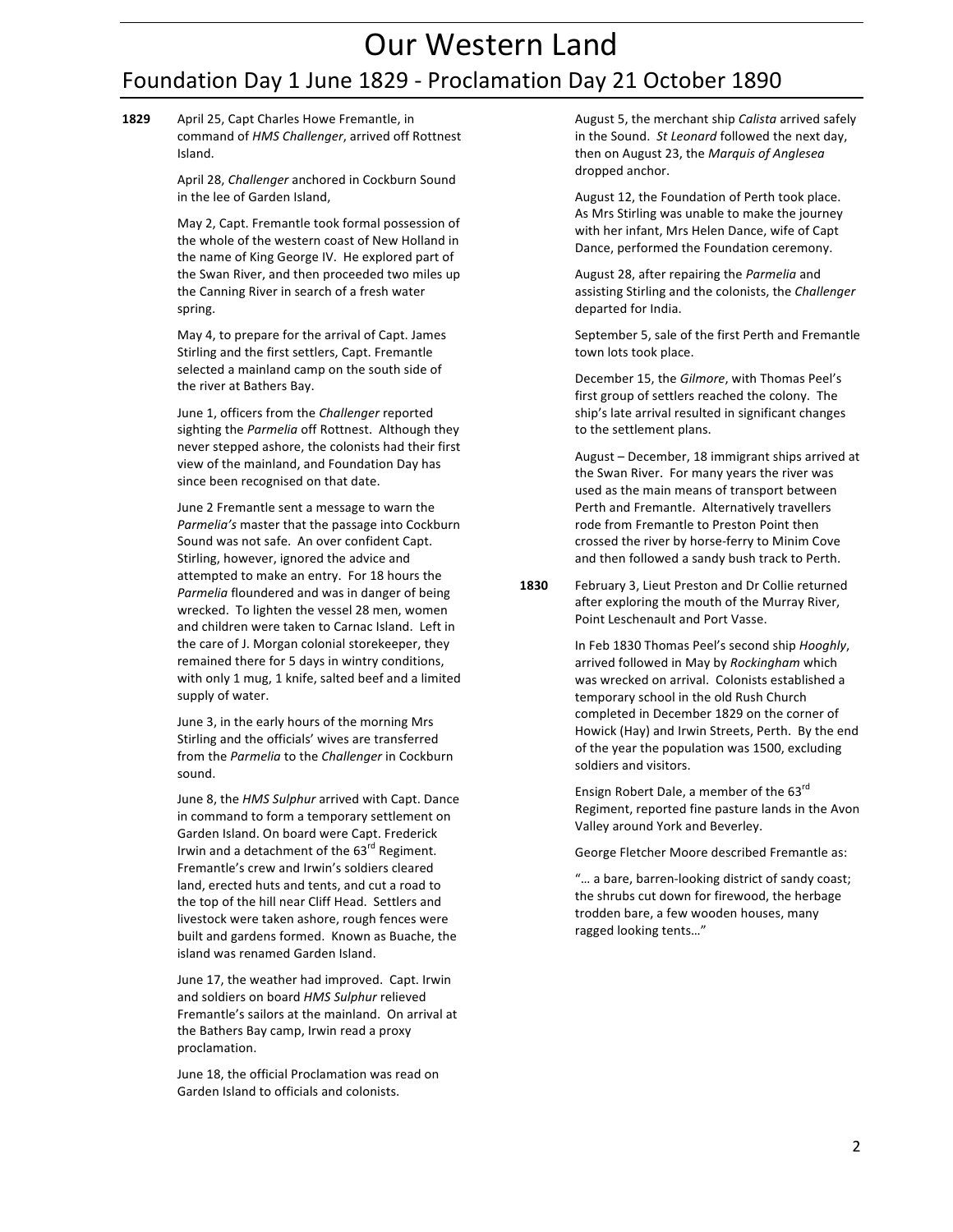# Our Western Land

## Foundation Day 1 June 1829 - Proclamation Day 21 October 1890

**1831** The Round House in Fremantle was the first public building to be erected in the colony. Designed by Colonial Engineer, Henry Reveley, it served as a gaol until 1850.

> The collapse of Perth's first newspaper in 1831 led to the establishment of the Perth Gazette (the forerunner of The West Australian) on January 5, 1833.

September 3 the colony's first ball was given by Capt, James Stirling.

**1832** Small settlements had already been formed outside of Perth and Fremantle, at Guildford, Kelmscott, York, Toodyay, Pinjarra, Bunbury, on the Vasse and at Augusta.

> Capt. Stirling who been appointed Governor and also Commander-in-Chief in 1831, met with members of the Legislative Council for the first time on 6 February.

> Following several earlier attacks and counterattacks between settlers and Aborigines, the fatal spearing of a settler named Gaze, precipitated a number of reprisals on both sides.

August, Capt. Stirling and his family departed for England and Capt. Frederick Chidley Irwin was left in charge. Whilst away the Governor pressed for further financial assistance to overcome the colony's immediate problems. Before leaving England, he was awarded a knighthood.

September 5, Capt. Fremantle returned for a brief visit. Although he was not impressed with the slow development of Perth, he felt that Fremantle would one day be "a place of consequence".

1832 marked the end of the original land grant system. Initially land had been granted to applicants in proportion to the value of the stock, implements and servants they had brought with them.

- **1833** April, a reward was offered for the capture of Yagan. This resulted in his tragic death in July 1833 when two young boys deliberately trapped and shot him.
- **1834** April, Shelton's original four mill, built at the Narrows, was attacked by a group of Murray River Aborigines.

The foundation stone of the original Government House was laid by Lady Stirling.

Colonial schoolmasters were appointed at Fremantle, Perth, King George Sound, Guildford and Augusta.

October 27, the historic Battle of Pinjarra took place.

**1836** The Fremantle Whaling Company commenced operations. A rock tunnel beneath the Round House was cut through the following year.

> Surveyor-General J. S. Roe, accompanied to G. Fletcher Moore, explored beyond York and as far as the Wongan Hills area before returning via the Moore River.

**1837** Surveyor Alfred Hillman and his party set out from King George Sound (Albany) to establish a route through Kojonup and York to the Swan River.

> October 2, Sir James Stirling forwarded his resignation, although he continued to administer the colony until December 1838. Progress was slow due to fewer settlers, lack of financial assistance and labourers.

Lieut George Grey and a party of 11 set out to explore the Kimberleys. Although they reached Hanover Bay the trip had to be aborted after Grey was speared.

**1839** January 5, Sir James Stirling finally returned to England.

> John Hutt was appointed second Governor of Western Australia. He later increased the number of members in the legislative Council to 8.

Lieut Grey's second expedition set out to explore the north. The party successfully disembarked at Dorre Island north of Shark Bay. The loss of boats at Gantheaume Bay however, necessitated a long overland trek south to the Swan River. During the walk he discovered, and named, the Gascoyne and Murchison Rivers as well as several smaller rivers. His report later stimulated interest in the Murchison area and the Victoria District.

October 31, the foundation stone was laid for All Saints Church at Upper Swan; the oldest surviving church in the State.

- **1840** Led by Marshall Waller Clifton, an unsuccessful attempt was made to establish a new settlement at Australind.
- **1841** February 25, John Eyre became the first white man to travel overland from east to west. He set out from Spencer Gulf, SA, with Baxter and Wylie, an aboriginal. Baxter was mortally wounded, but Eyre and Wylie arrived at Albany on July 7, 1841.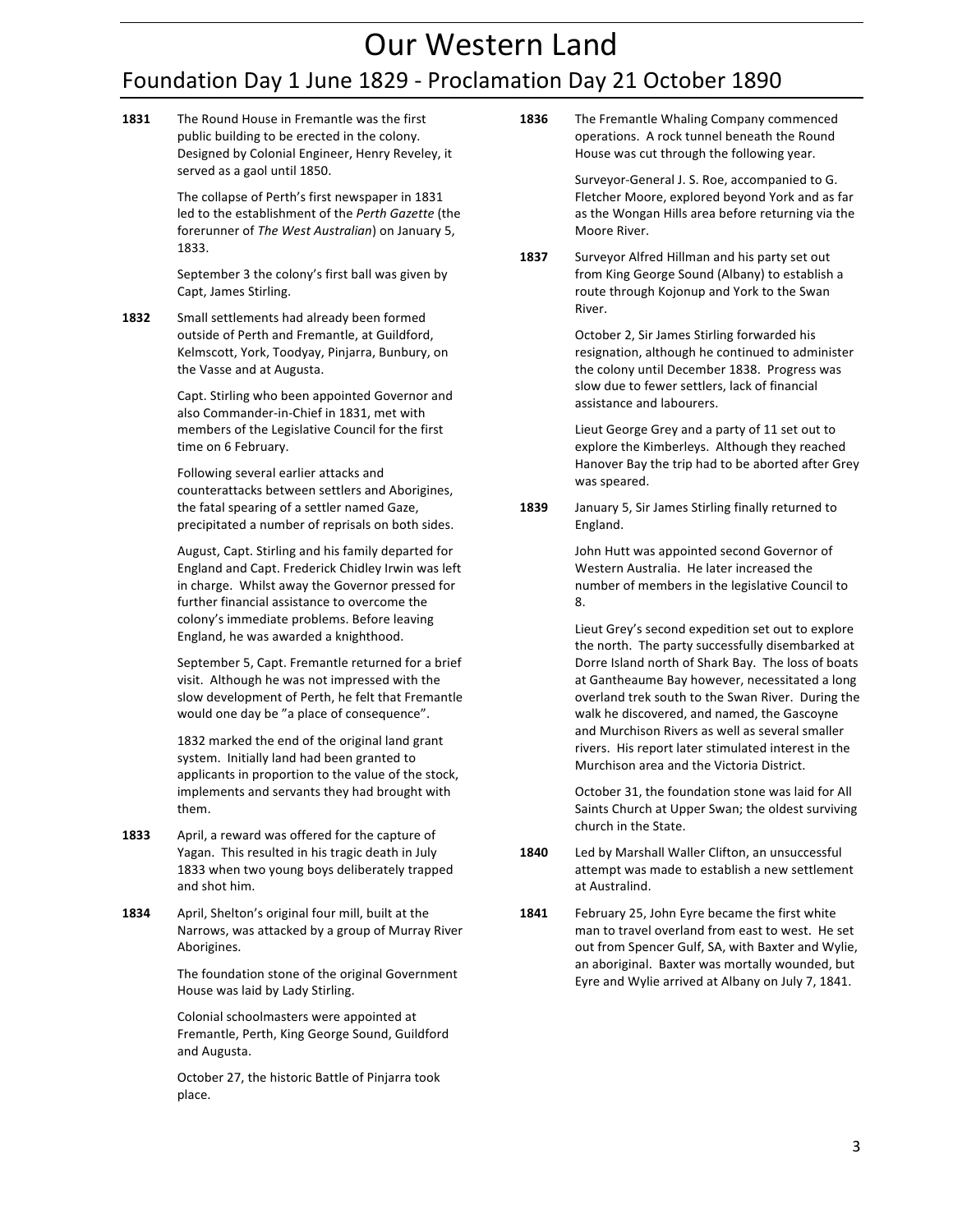# Our Western Land

## Foundation Day 1 June 1829 - Proclamation Day 21 October 1890

**1846** The Sisters of Mercy arrived and established a school for females in Perth. Open to all denominations, the school's first enrolment was 63 girls. The sisters also established an Aboriginal mission.

> The Gregory brothers, Augustus and Francis, explored the Irwin River and Champion Bay areas.

The party discovered the colony's first mineral deposit, two seams of coal, north-east of Mingenew.

Benedictines, Dom Rosendo Salvado and Dom Joseph Serra arrived to establish a mission on the Victoria Plains. First establishing themselves in Subiaco, they then moved to found New Norcia. Today this is the only surviving monastery town in Australia.

- **1847** A Board of Education was established to review the colony's schools. As a result the sexes were separated and two schools, Perth Boy's School and Perth Girl's School were recommended. A new school was built for boys in the Terrace in 1854.
- 1848 Capt. Charles Fitzgerald RN, was appointed Governor.

The Gregory brothers explored the area north of the Irwin River. Not only did they discover fertile land, but rich lodes of lead on the lower Murchison River.

December 1, Governor Fitzgerald, accompanied by one of the Gregory brothers and three soldiers, boarded the colonial schooner *Champion* Bay to travel north to inspect the mineral find.

Within three months a syndicate was formed to establish and operate a new lead mine. As a result, the Geraldine Mine at Northampton was opened and Port Gregory and Gerald's Town (Geraldton) were founded.

Census listed the population in the colony at 4622 persons, Mostly landowners, professional men, indentured servants and merchants, there was a noticeable shortage of both capital and labour.

**1849** Although many colonists were against the idea, an agreement was reached with the British Government to provide convict labour.

**1850** June 1, on the 21<sup>st</sup> anniversary of its Foundation, Western Australia lost its status as a free colony with the arrival of the first convict ship, the Scindian. On arrival Capt. Henderson the Comptroller-General found no suitable gaol. Prisoners were sent to various depots to work under guard on public works.

> $1850 - 1868$ , a total of 9,669 convicts arrived. Their presence in the colony provided the labour to erect public buildings such as the present Government House, the Barracks, the Court House, the Town Hall, the Perth and Fremantle gaols, etc. The colony had less than 6000 people in 1850. By the end of the convict era there were some 23,000 persons, and 1,100 miles of road, 47 major bridges and 79 minor bridges had been constructed.

- **1854** Austin led an expedition party north-east of Geraldton (Mt Magnet area). He correctly predicted that it was gold-bearing country.
- **1855** Governor Arthur Kennedy (later Sir Arthur) was appointed.
- **1856** Perth was proclaimed a City by Queen Victoria.
- **1857** Bishop Mather Hale was appointed the first Anglican Bishop. Shortly afterwards he founded the Church of England Collegiate School in the Cloisters. It was the first secondary school in the colony, and the forerunner of the present Hale School.
- 1861 An expedition, led by F. Kennedy, explored the country near the Ashburton, Fortescue, De Grey and Oakover rivers and reported good pastoral land.
- **1862** Governor John Hampton was appointed,
- **1864** Emma Withnell, the first white woman to settle in the Pilbara, left Beverley with her husband to found a sheep station near Roebourne.
- **1866** November 14, a bridge spanning the Swan River at Fremantle to link with the Perth-Fremantle Road (now Stirling Highway) was officially opened.
- 1868 The Legislative Council (est. 1832) was altered to consist of 6 government officials and 6 colonists appointed by the Governor.

January 10, the arrival of the *Hougoumont*, the last convict ship, heralded the end of Western Australia as a penal colony.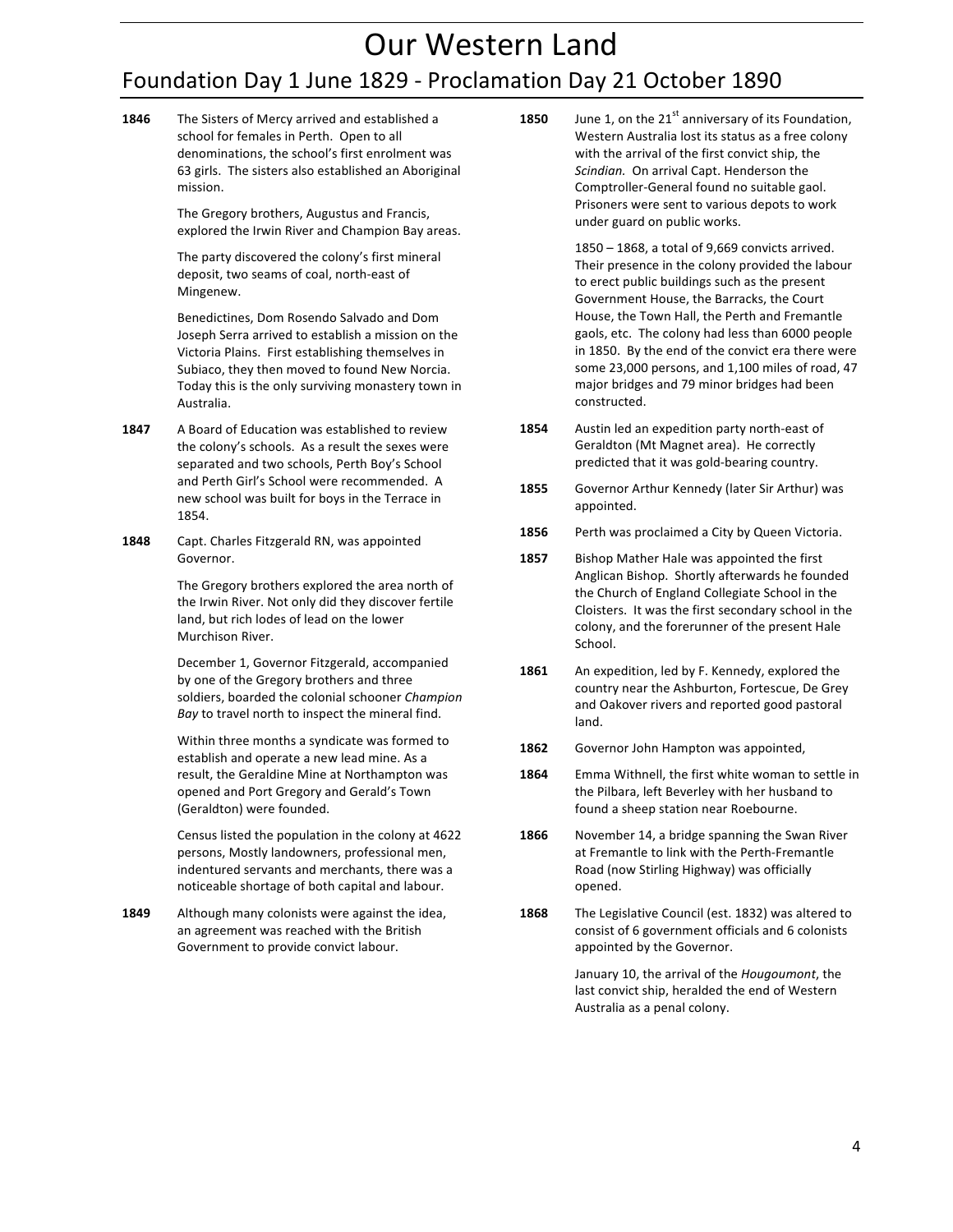# Our Western Land Foundation Day 1 June 1829 - Proclamation Day 21 October 1890

- 1869 Frederick Weld, a leader who introduced several new industries during his term of office, was appointed Governor.
- **1870** The end of the convict era introduced new problems. The loss of a large sum of money, paid by the British Government for the prisoners; upkeep, warders, etc., had a marked effect on the economy, as did slow population growth, poor seasons, infected crops and a slump in beef prices and in the Indian hose market. Fortunately, the pastoral industry prospered and a growing timber industry began to contribute to the colony's export income.

A modified term of representative government was introduced. Presided over by a speaker (the first being Sir Luke Leake), instead of the Governor. The representative Legislative Council had 18 members, 12 of whom were elected by property owners to represent the colonists. This system remained almost unchanged until it was replaced by Parliament in 1891.

John Forrest made his west-east expedition across the Nullabor to survey a telegraph route from Albany to Adelaide.

- **1871** The Education Act introduced compulsory primary school education for all children between the ages of  $6 - 14$  years. A Central Board of Education was established to supervise subsidies for private schools and the construction of government schools.
- 1872 The Perth-Fremantle Road (Stirling Highway) was declared a public highway.

Mid  $1870's$ , the colony's 8 major towns - Perth, Fremantle, Guildford, Albany, Bunbury, York and Geraldton were declared municipalities.

- **1873** Col. Peter Egerton Warburton explored the interior from Alice Springs to the northern WA coastline.
- **1874** An explorations party, led by John and Alexander Forrest, travelled 2100 miles from Geraldton to reach the inland telegraph route before turning south to Adelaide.
- **1875** Governor Sir William Robinson KCMG was appointed.

An epic journey from SA was made by Ernest Giles. He explored in both directions proving that much of the eastern half of the colony was waterless.

**1876** Fenians escaped on the *Catalpa*.

- 1877 A telegraph line was completed between Perth and Adelaide.
- **1879** The first government railway line in the colony (Geraldton to Northampton) was opened.

Alexander Forrest explored the Kimberley. His favourable report soon created interest in pastoral leases around the Fitzroy and Ord Rivers,

- **1881** A single track railway line opened between Fremantle and Guildford.
- **1885** The discovery of gold at Hall's Creek by Charles Hall and Jack Slattery resulted in the Kimberley gold rush.
- 1888 Yilgarn and Pilbara goldfields were proclaimed.
- **1890** Ashburton goldfields proclaimed. The discovery of gold gave Western Australia the stimulus it needed. By the turn of the century nearly one third of the population lived in the Eastern Goldfields.

August 15, the new constitution for responsible government received royal assent. It was intended that this system would provide Western Australia with the same sort of government given to other Australian colonies 30 years earlier. A State Premier and Ministers of the Crown would be introduced. A Cabinet, consisting of Members of Parliament, would henceforth be responsible for carrying out the law. A task previously assigned to the Governor.

#### **October 21 1890 – Proclamation Day**

the day, Western Australia's Constitution Act was proclaimed, and one of the most significant dates in the State's history.

On that day *The West Australian* wrote:

Today, before noon is over the old order of things political will be of the past, and a new order will have begun. We are all in a joyful mood... and in *a quiver of excitement … it is a time for gladness*  and thanksgiving when Western Australia after *her long eclipse... is going to begin governing herself entirely at her pleasure.* 

The inaugural Proclamation Day in Perth was a gala occasion.

Colourful banners fluttered from masts and some half-dozen triumphal arches, decorated with palms, flowers and leafy branches were placed in such strategic locations as the Town Hall, the Perth Railway Station, the corner of Hay and William Streets and in front of the city's two rowing clubs on the river foreshore.